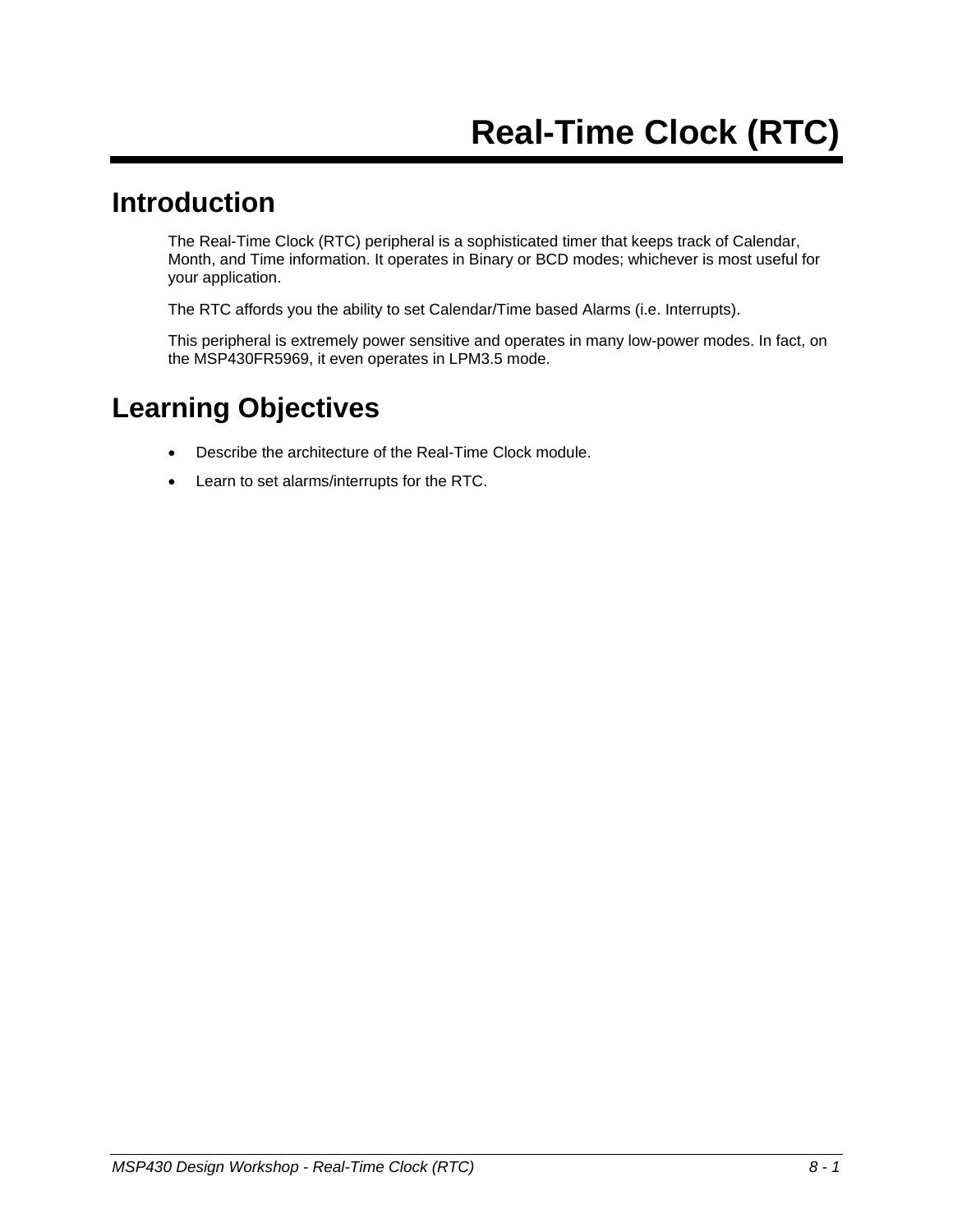# **Chapter Topics**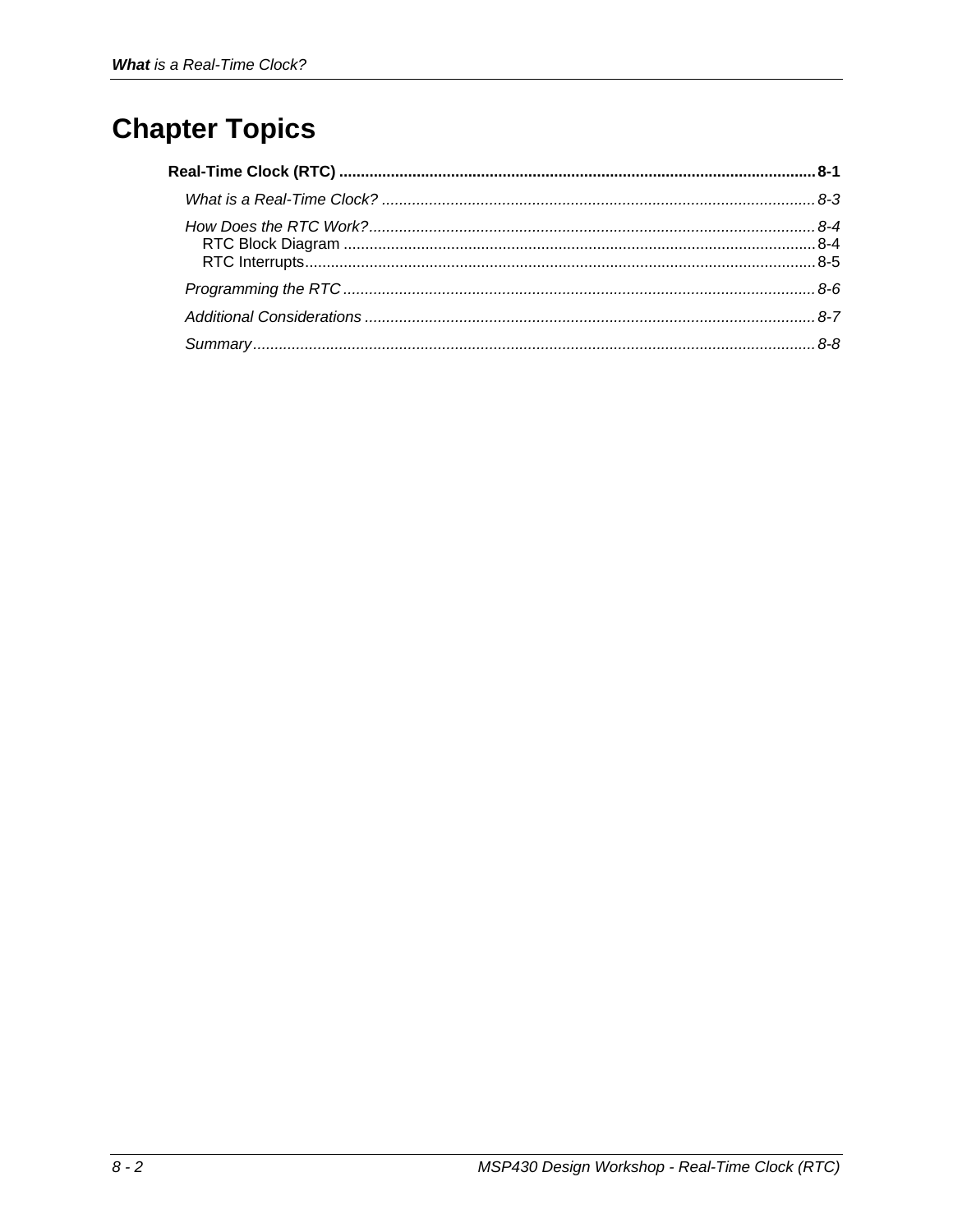## **What is a Real-Time Clock?**

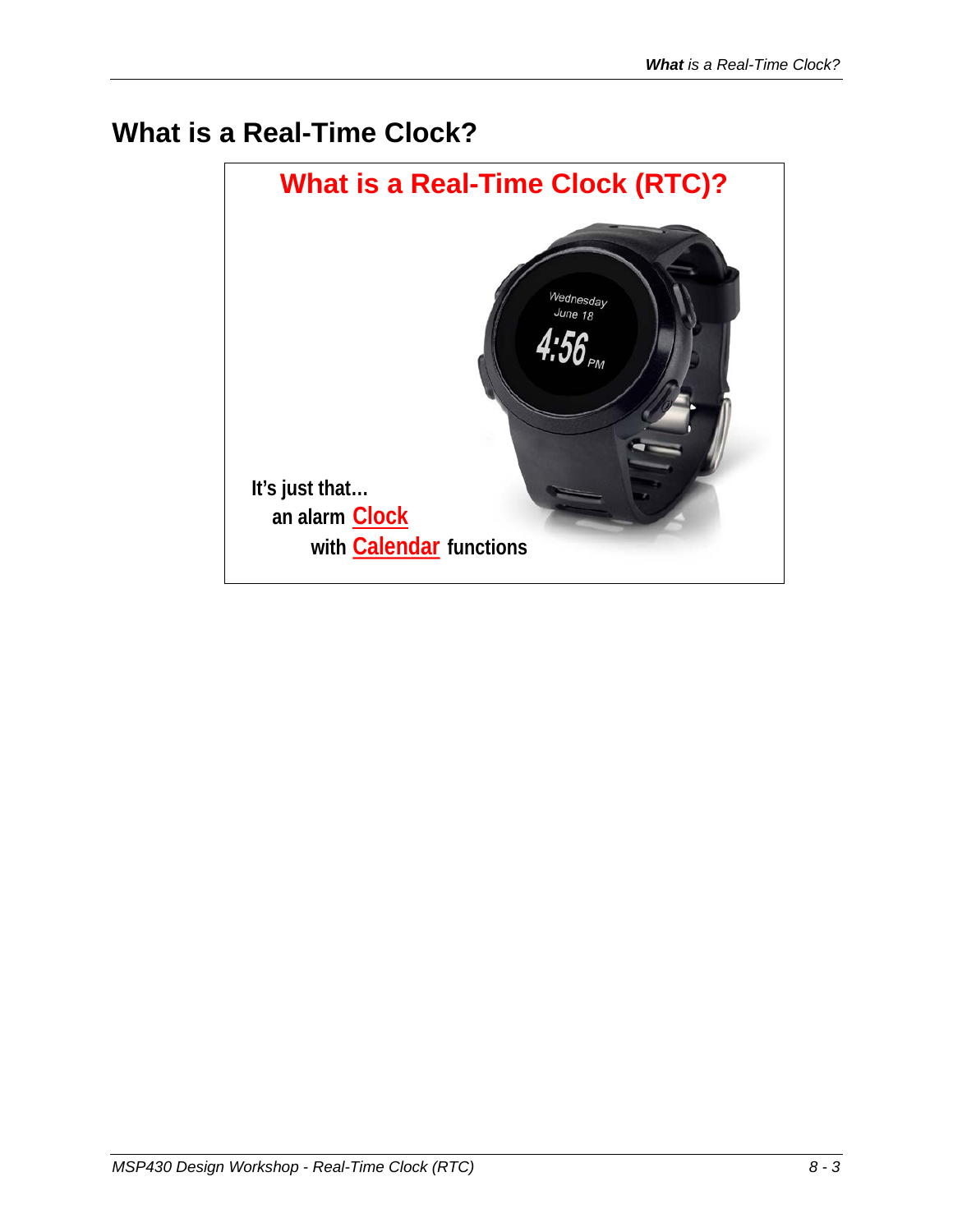## **How Does the RTC Work?**

### **RTC Block Diagram**

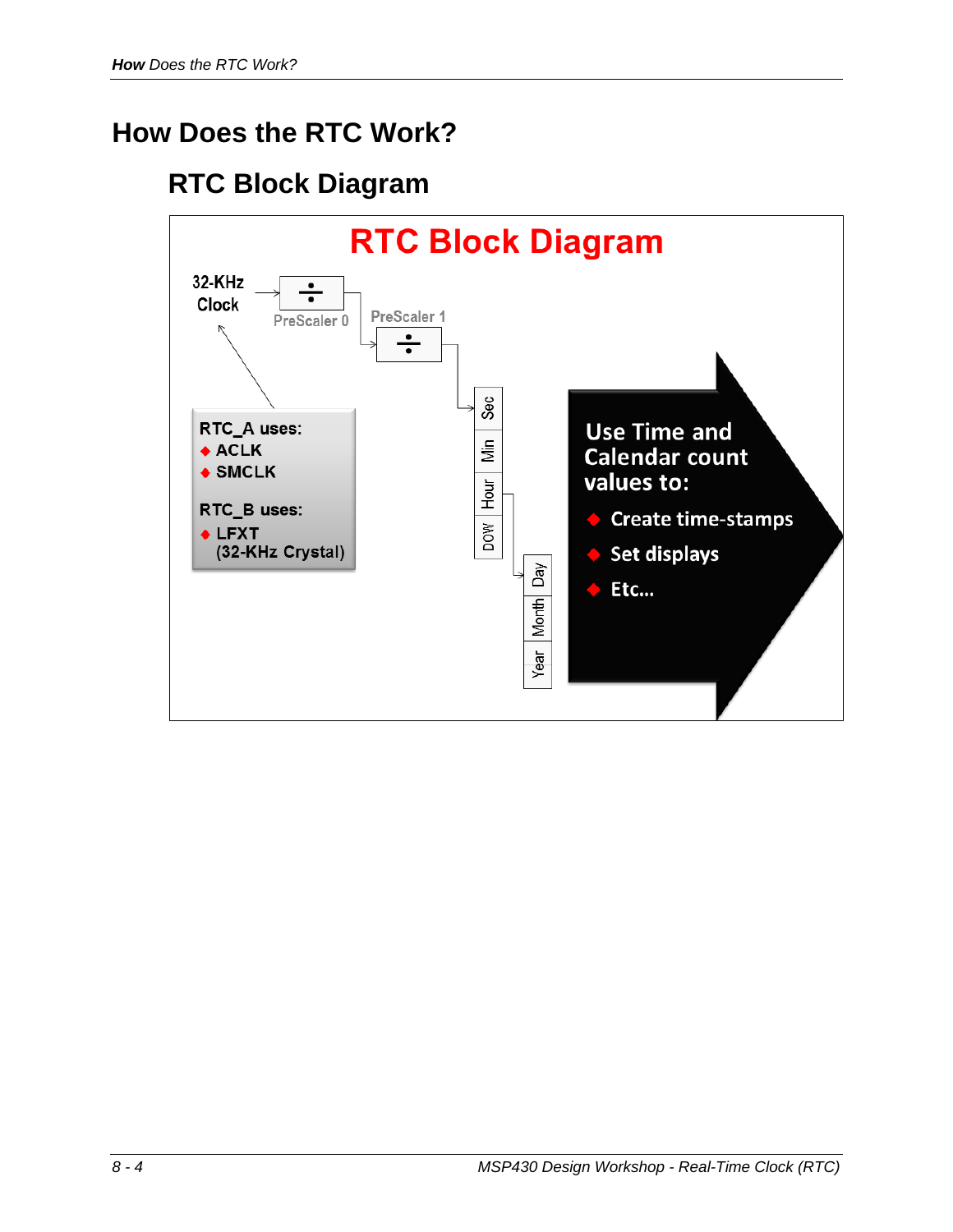#### **RTC Interrupts**

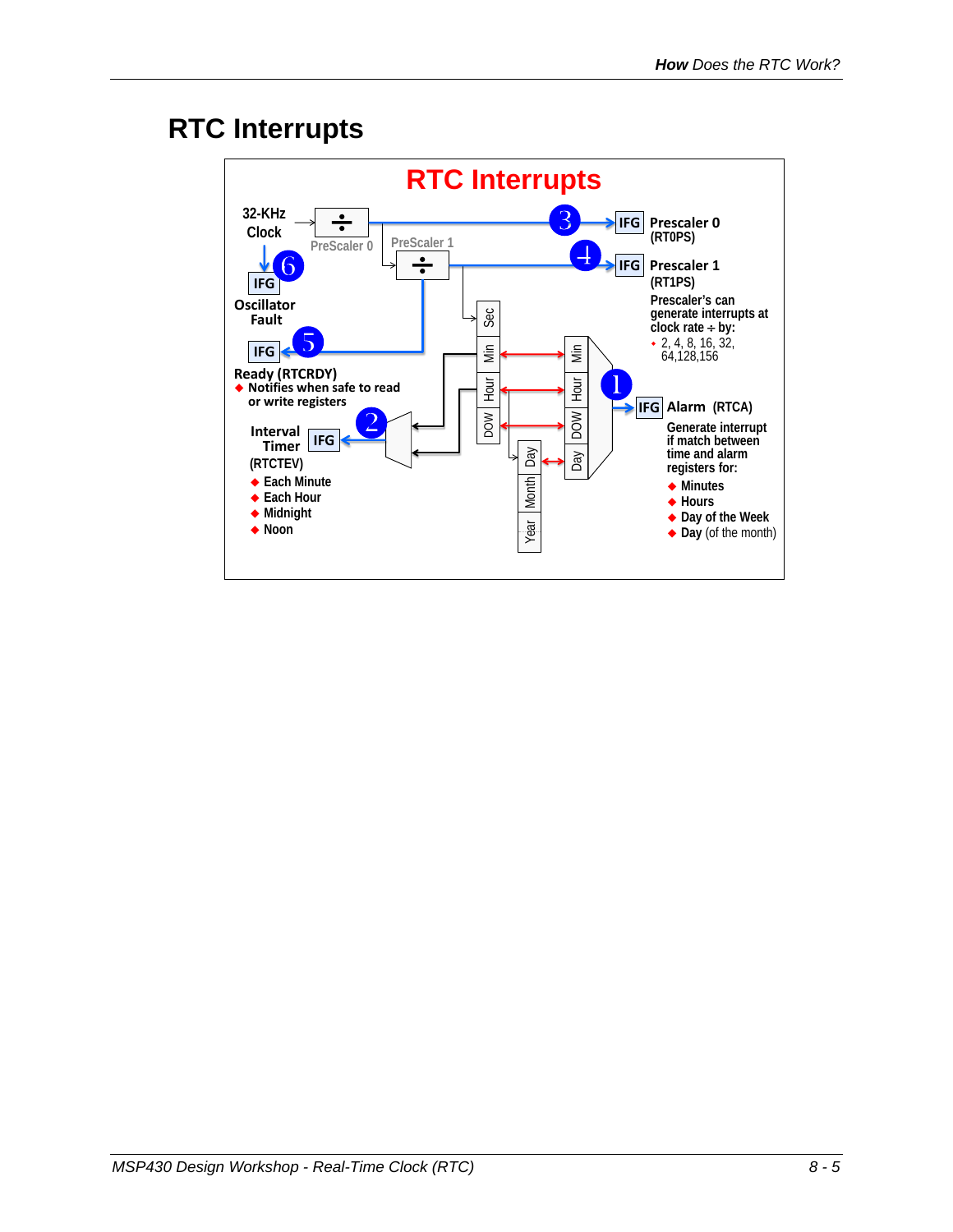### **Programming the RTC**

| <b>Setting RTC using GRACE</b>                                                                                                                                                                                                                                                                                                                                                                                                                   |                                                                                                                                                                                |  |  |  |  |
|--------------------------------------------------------------------------------------------------------------------------------------------------------------------------------------------------------------------------------------------------------------------------------------------------------------------------------------------------------------------------------------------------------------------------------------------------|--------------------------------------------------------------------------------------------------------------------------------------------------------------------------------|--|--|--|--|
| Grace (MSP430) ▶<br><b>RTC B</b><br>Configure RTC B Peripheral                                                                                                                                                                                                                                                                                                                                                                                   | Grace supports:                                                                                                                                                                |  |  |  |  |
| Calendar Mode<br><b>Time and Date Setup</b><br>Calendar Register Format<br>Second 0<br><b>Set Time</b><br>Minute 30<br>Hour <sub>4</sub><br>Hexadecimal<br><b>Binary coded decimal</b><br><b>Set Date</b><br>2012<br>January<br>1                                                                                                                                                                                                                | <b>Devices</b><br>$\cdot$ F2xx, G2xx<br>$\cdot$ FR5xx<br>RTC use cases                                                                                                         |  |  |  |  |
| <b>Alarm Setup</b><br>Alarm When:<br>Minute 0<br>Day of Month 1<br>Hour<br>Day of Week<br>$\Omega$<br>Sunday<br>$\overline{\phantom{a}}$<br><b>Interrupt Setup</b><br>RTC B Ready Interrupt Enable<br>RTC B Alarm Interrupt Enable<br>Minute changed<br>RTC B Time Event Interrupt Enable<br>Fvent<br>RTC_B Crystal Oscillator Fault Interrupt Enable<br>$\bigcirc$<br>Generate Interrupt Handler Code<br>Grace   RTC_B $\%$   Clock System (CS) | $\bullet$ Calendar mode<br>only<br><b>BCD</b> or Hex<br>modes<br>Creates interrupt<br>handler template:<br>$\bullet$ Alarm<br>$\cdot$ Fvents<br>$\bullet$ Ready<br>• Osc Fault |  |  |  |  |

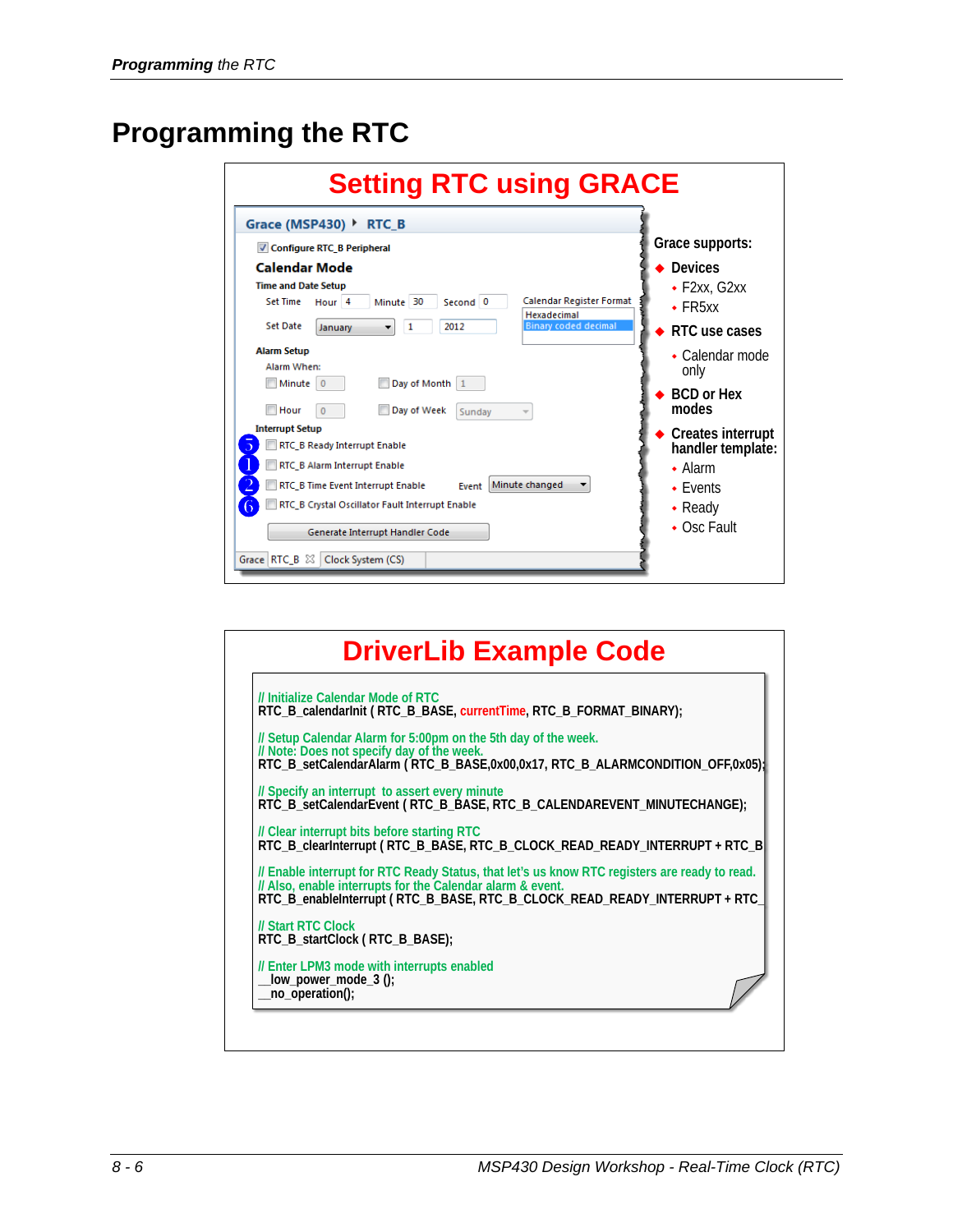#### **Additional Considerations**

#### **Additional Features Using RTC in LPM3.5 Mode All RTC's work in LPM3 mode Since RTC\_B and RTC\_C can directly access the LF crystal, they can operate in the "3.5" low-power mode LPM3.5 provides the lowest possible power dissipation with RTC wake-up capability Easy Conversion Between BCD and Hex RTC\_B/RTC\_C provide BCD conversions in hardware Driver Library function provides easy access to this hardware feature** ◆ Counter Mode **RTC\_A can be used as a 32-bit counter (rather than Calendar mode) Counter mode generates overflow interrupts at 8-, 16-, 24- and 32-bits**